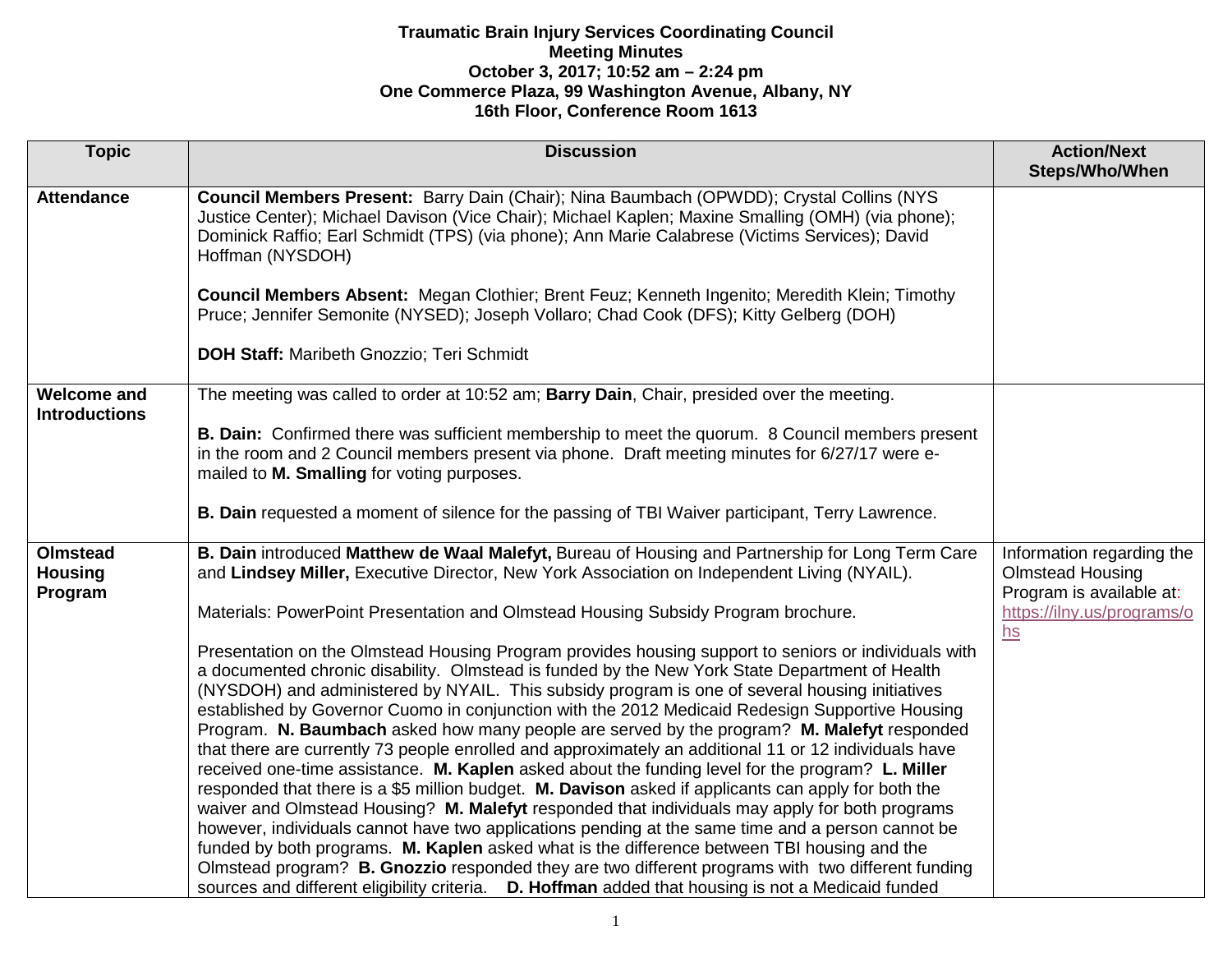|                                             | service therefore resources are limited and in the case of the TBI program is contingent on annual<br>appropriation. B. Gnozzio added that the TBI housing serves approximately 945 - 950 individuals and<br>has not received a budget increase for many years. B. Dain asked how to go about increasing funding<br>for TBI housing? <b>B. Gnozzio</b> responded the best course of action is advocacy by stakeholders and<br>participants. B. Dain questioned whether an individual currently receiving TBI housing could transition<br>to Olmstead housing? <b>B. Gnozzio</b> responded that Olmstead focuses on individuals transitioning from<br>nursing homes, are homeless or unstably housed B. Dain asked if Olmstead has considered<br>expanding support staff in each region? L. Miller responded that they would consider that option if it<br>was needed, but funds are better utilized supporting rental subsidies. N. Baumbach asked if there is<br>data to demonstrate the success of the program? L. Miller responded that the program implements a<br>quality of life survey to collect data but the program has not been in place for a sufficient period of time<br>to offer reliable data to support its efficacy. |  |
|---------------------------------------------|----------------------------------------------------------------------------------------------------------------------------------------------------------------------------------------------------------------------------------------------------------------------------------------------------------------------------------------------------------------------------------------------------------------------------------------------------------------------------------------------------------------------------------------------------------------------------------------------------------------------------------------------------------------------------------------------------------------------------------------------------------------------------------------------------------------------------------------------------------------------------------------------------------------------------------------------------------------------------------------------------------------------------------------------------------------------------------------------------------------------------------------------------------------------------------------------------------------------------------------|--|
| <b>Review and</b>                           | Council members reviewed the minutes of the June 27, 2017 TBISCC meeting.                                                                                                                                                                                                                                                                                                                                                                                                                                                                                                                                                                                                                                                                                                                                                                                                                                                                                                                                                                                                                                                                                                                                                              |  |
| <b>Approval of</b>                          |                                                                                                                                                                                                                                                                                                                                                                                                                                                                                                                                                                                                                                                                                                                                                                                                                                                                                                                                                                                                                                                                                                                                                                                                                                        |  |
| <b>6/27/17 TBISCC</b>                       | M. Smalling was e-mailed a copy of the 6/27/17 minutes and was asked to e-mail her vote to D.                                                                                                                                                                                                                                                                                                                                                                                                                                                                                                                                                                                                                                                                                                                                                                                                                                                                                                                                                                                                                                                                                                                                          |  |
| <b>Meeting Minutes</b>                      | Hoffman.                                                                                                                                                                                                                                                                                                                                                                                                                                                                                                                                                                                                                                                                                                                                                                                                                                                                                                                                                                                                                                                                                                                                                                                                                               |  |
|                                             |                                                                                                                                                                                                                                                                                                                                                                                                                                                                                                                                                                                                                                                                                                                                                                                                                                                                                                                                                                                                                                                                                                                                                                                                                                        |  |
|                                             | B. Dain made a motion to approve the minutes. M. Davison seconded the motion. Motion passed.                                                                                                                                                                                                                                                                                                                                                                                                                                                                                                                                                                                                                                                                                                                                                                                                                                                                                                                                                                                                                                                                                                                                           |  |
| <b>Elections of</b><br><b>Council Chair</b> | B. Dain, Council Chair made a motion to nominate Dominick Raffio as Traumatic Brain Injury Services<br>Coordinating Council Chair person.                                                                                                                                                                                                                                                                                                                                                                                                                                                                                                                                                                                                                                                                                                                                                                                                                                                                                                                                                                                                                                                                                              |  |
|                                             | All in favor, M. Davison. M. Kaplen seconded the motion. Motion passed.                                                                                                                                                                                                                                                                                                                                                                                                                                                                                                                                                                                                                                                                                                                                                                                                                                                                                                                                                                                                                                                                                                                                                                |  |
| TBI Waiver -<br><b>High Level</b>           | David Hoffman, DPS.CCE, Director, NYSDOH, Bureau of Community Integration and Alzheimer's<br>Disease.                                                                                                                                                                                                                                                                                                                                                                                                                                                                                                                                                                                                                                                                                                                                                                                                                                                                                                                                                                                                                                                                                                                                  |  |
| <b>Update and</b>                           |                                                                                                                                                                                                                                                                                                                                                                                                                                                                                                                                                                                                                                                                                                                                                                                                                                                                                                                                                                                                                                                                                                                                                                                                                                        |  |
| <b>Announcements</b>                        | D. Hoffman reported that the TBI waiver application has been approved by CMS for a five (5) year<br>period effective September 1, 2017. Key changes in the application content relate to the level of care                                                                                                                                                                                                                                                                                                                                                                                                                                                                                                                                                                                                                                                                                                                                                                                                                                                                                                                                                                                                                             |  |
|                                             | (LOC) assessment. LOC reassessments are now required annually rather than ever six (6) months.                                                                                                                                                                                                                                                                                                                                                                                                                                                                                                                                                                                                                                                                                                                                                                                                                                                                                                                                                                                                                                                                                                                                         |  |
|                                             |                                                                                                                                                                                                                                                                                                                                                                                                                                                                                                                                                                                                                                                                                                                                                                                                                                                                                                                                                                                                                                                                                                                                                                                                                                        |  |
|                                             | The assessment tool utilized to assess LOC is the UAS-NY. The NYSDOH Waiver team has                                                                                                                                                                                                                                                                                                                                                                                                                                                                                                                                                                                                                                                                                                                                                                                                                                                                                                                                                                                                                                                                                                                                                   |  |
|                                             | scheduled a series of webinars to review the newly approved application changes. The first webinar is                                                                                                                                                                                                                                                                                                                                                                                                                                                                                                                                                                                                                                                                                                                                                                                                                                                                                                                                                                                                                                                                                                                                  |  |
|                                             | scheduled for 10/12/17. B. Gnozzio added that the RRDCs will conduct regional meetings with                                                                                                                                                                                                                                                                                                                                                                                                                                                                                                                                                                                                                                                                                                                                                                                                                                                                                                                                                                                                                                                                                                                                            |  |
|                                             | providers and participants to discuss the content of the application. Anne Marie Todd expressed                                                                                                                                                                                                                                                                                                                                                                                                                                                                                                                                                                                                                                                                                                                                                                                                                                                                                                                                                                                                                                                                                                                                        |  |
|                                             | concerns regarding the UAS-NY. D. Hoffman reported that NYSDOH has established an "alternate                                                                                                                                                                                                                                                                                                                                                                                                                                                                                                                                                                                                                                                                                                                                                                                                                                                                                                                                                                                                                                                                                                                                           |  |
|                                             | route" assessment process for any individual who does not meet LOC after a second assessment has                                                                                                                                                                                                                                                                                                                                                                                                                                                                                                                                                                                                                                                                                                                                                                                                                                                                                                                                                                                                                                                                                                                                       |  |
|                                             |                                                                                                                                                                                                                                                                                                                                                                                                                                                                                                                                                                                                                                                                                                                                                                                                                                                                                                                                                                                                                                                                                                                                                                                                                                        |  |
|                                             | been completed. The RRDC Nurse Evaluator will be conducting the second assessment. D. Hoffman                                                                                                                                                                                                                                                                                                                                                                                                                                                                                                                                                                                                                                                                                                                                                                                                                                                                                                                                                                                                                                                                                                                                          |  |
|                                             | reported the "alternate route" process will provide for a clinical recommendation that an individual                                                                                                                                                                                                                                                                                                                                                                                                                                                                                                                                                                                                                                                                                                                                                                                                                                                                                                                                                                                                                                                                                                                                   |  |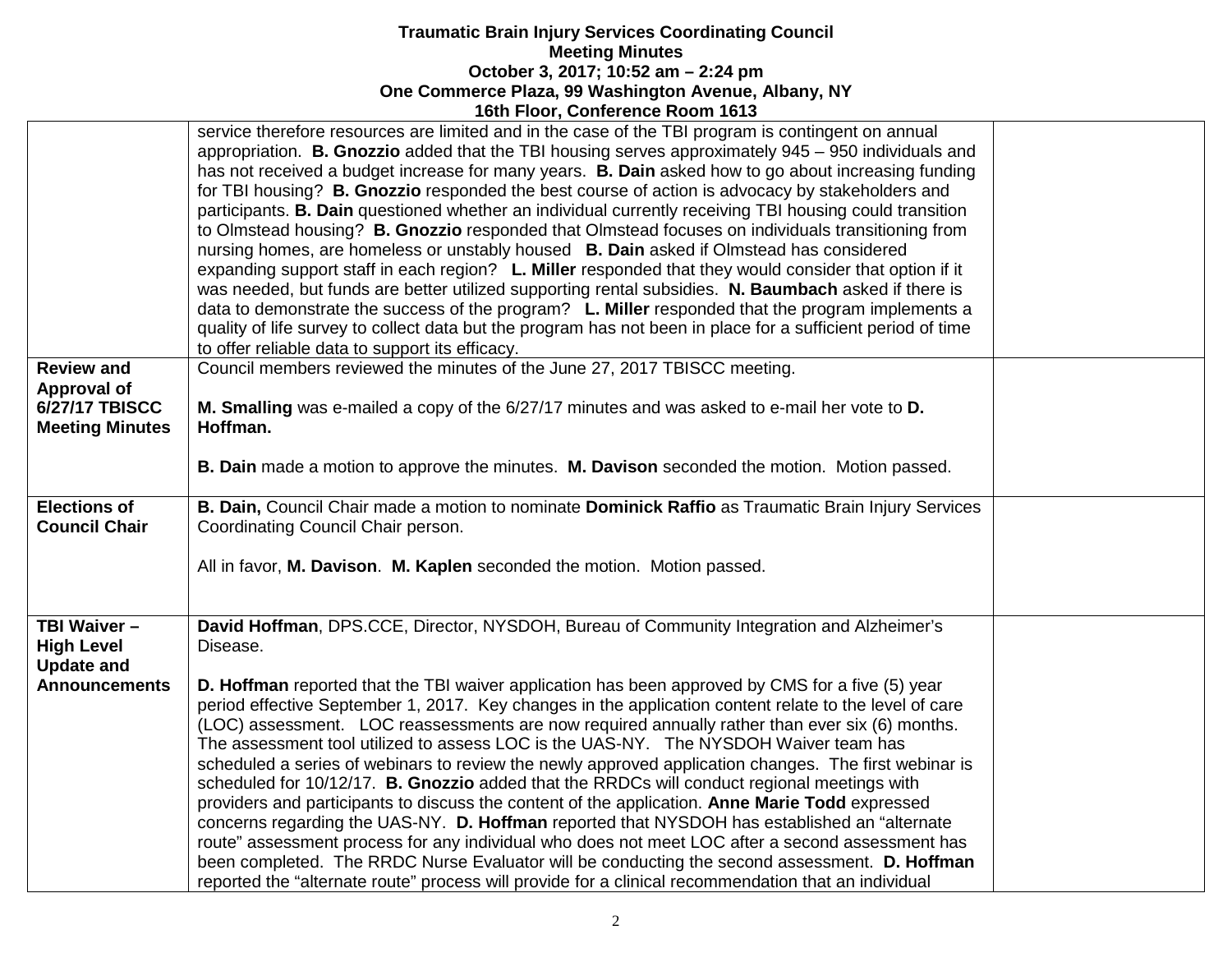|                                                     | <b>1001 LIOUI, CONFERNCE ROOM</b> 1013                                                                                                                                                                                                                                                                                                                                                                                                                                                                                                                                                                                                                                                                                                                                                                                                                                                                                                                                                                                                                                                                                                           |  |
|-----------------------------------------------------|--------------------------------------------------------------------------------------------------------------------------------------------------------------------------------------------------------------------------------------------------------------------------------------------------------------------------------------------------------------------------------------------------------------------------------------------------------------------------------------------------------------------------------------------------------------------------------------------------------------------------------------------------------------------------------------------------------------------------------------------------------------------------------------------------------------------------------------------------------------------------------------------------------------------------------------------------------------------------------------------------------------------------------------------------------------------------------------------------------------------------------------------------|--|
|                                                     | requires nursing home level of care. NYSDOH is working with the State Medical Director to further<br>define the assessment process and protocols. M. Davison asked when is an NOD is issued? B.<br>Gnozzio responded that an NOD is issued when an individual does not meet LOC after a second UAS<br>assessment; the RRDC will encourage the individual to request a Fair Hearing with aid continuing while<br>seeking the alternate route assessment. D. Hoffman added individuals with aid continuing who receive<br>a housing subsidy will continue to receive a subsidy during the additional assessment process. B.<br>Gnozzio reported that NYSDOH will be advising the Administrative Law Judge's (ALJ's) of this new<br>process. M. Davison expressed concerns regarding providers being paid while a person is receiving<br>aid continuing. B. Gnozzio responded that a participant would not lose services until the actual fair<br>hearing decision is rendered by the ALJ or the individual seeks to withdraw his/her request for a fair<br>hearing. All individuals discontinued from waiver services will have a transition plan. |  |
| <b>Break for lunch</b><br>12:20 pm $-$<br>$1:05$ pm |                                                                                                                                                                                                                                                                                                                                                                                                                                                                                                                                                                                                                                                                                                                                                                                                                                                                                                                                                                                                                                                                                                                                                  |  |
| <b>Public Comment</b>                               | Traci Allen (member of the public, Alliance of NHTD and TBI Providers) reported that the TBI Waiver<br>application has been renewed effective September 1, 2017. The Alliance is gathering data to submit to<br>NYSDOH regarding the UAS and capacity issues. There are concerns regarding inconsistent<br>information being presented by various RRDCs. B. Gnozzio advised that all concerns be directed to<br>NYSDOH.                                                                                                                                                                                                                                                                                                                                                                                                                                                                                                                                                                                                                                                                                                                          |  |
|                                                     | B. Dain suggested a sub-committee be formed with The Alliance to review concerns related to the<br>implementation of the new application. B. Dain. M. Davison, T. Allen and BIANYS representatives<br>agreed to participate on the committee.                                                                                                                                                                                                                                                                                                                                                                                                                                                                                                                                                                                                                                                                                                                                                                                                                                                                                                    |  |
|                                                     | T. Allen reported that questions from providers have been sent to the NYSDOH BML and they have not<br>been answered. B. Gnozzio responded that all questions will be answered via a FAQ and there is a<br>process for getting that FAQ posted on the Department website.                                                                                                                                                                                                                                                                                                                                                                                                                                                                                                                                                                                                                                                                                                                                                                                                                                                                         |  |
|                                                     | <b>B. Dain requested that the meeting minutes reflect his request prior to this meeting for T. Allen to do a</b><br>presentation on the data and findings of the UAS which was denied by D. Hoffman because there is not<br>sufficient validated data available. B. Dain indicated he did not agree with the Department's position to<br>deny a specific agenda item.                                                                                                                                                                                                                                                                                                                                                                                                                                                                                                                                                                                                                                                                                                                                                                            |  |
|                                                     | V. Clingan (member of the public, BIANYS) commented that the UAS does not measure cognitive<br>impairment and BIANYS does not agree with new service limitations included in the waiver application.<br>B. Gnozzio responded Revised Service Plans will now be submitted annually and all services currently<br>in place will remain in place until the next annual review. T. Allen asked what the process is if a                                                                                                                                                                                                                                                                                                                                                                                                                                                                                                                                                                                                                                                                                                                              |  |